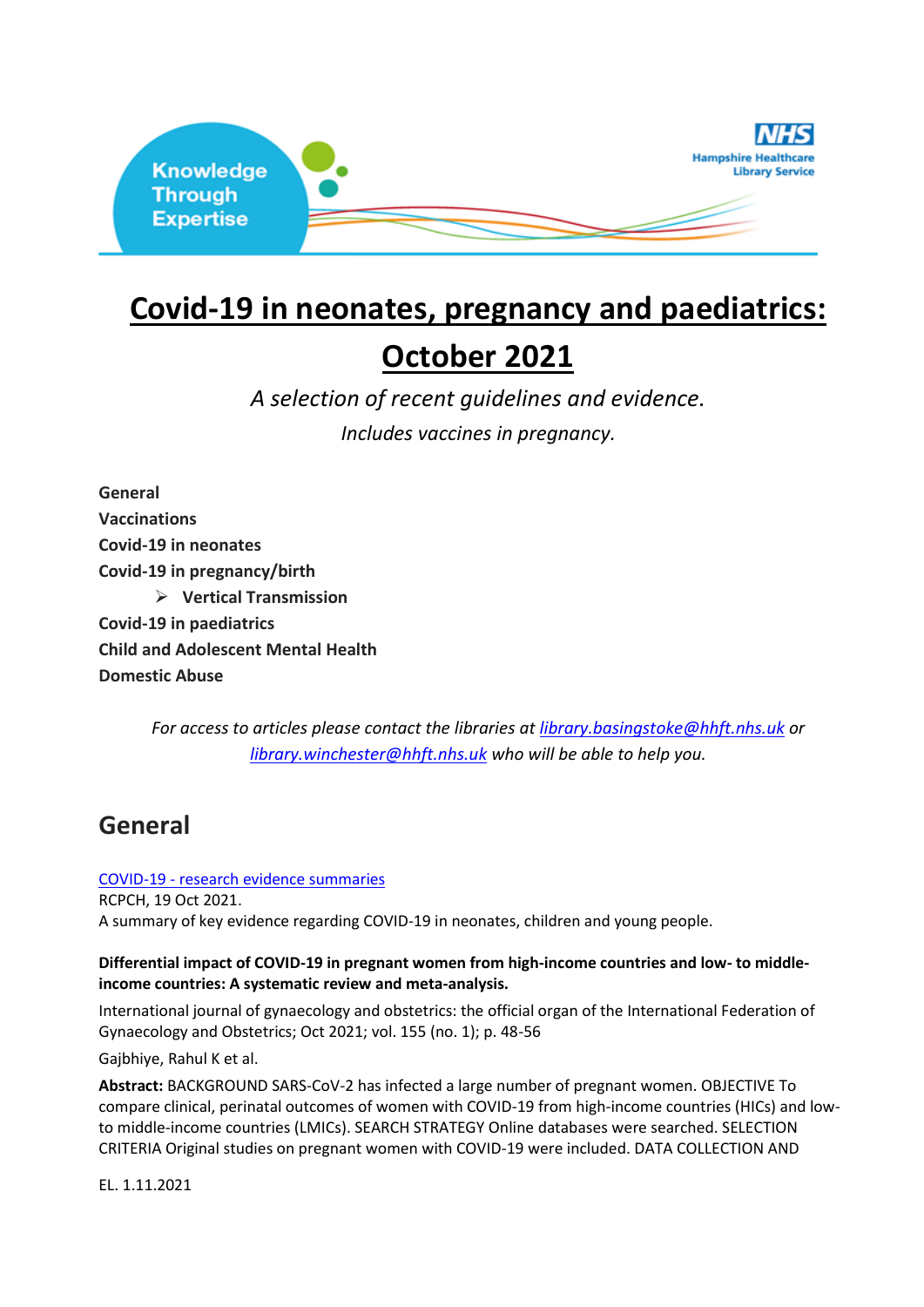ANALYSIS Information on clinical presentation, co-morbidities, pregnancy outcomes, neonatal outcomes, and SARS-CoV-2 infection in neonates was extracted. MAIN RESULTS The pooled estimate of SARS-CoV-2 positive neonates is 3.7%. Symptomatic presentations are less common in LMICs compared to HICs (odds ratio [OR] 0.38). Diabetes (OR 0.5), hypertension (OR 0.5), and asthma (OR 0.14) are commonly reported from HICs; hypothyroidism (OR 2.2), anemia (OR 3.2), and co-infections (OR 6.0) are commonly reported in LMICs. The overall risk of adverse pregnancy outcomes is higher in LMICs compared to HICs (OR 2.4). Abortion (OR 6.2), stillbirths (OR 2.0), and maternal death (OR 7.8) are more common in LMICs. Preterm births and premature rupture of membranes are comparable in both groups. Neonatal deaths (OR 3.7), pneumonia (OR 7.5), and neonatal SARS-CoV-2 infection (OR 1.8) are commonly reported in LMICs. CONCLUSIONS In LMICs, pregnant women and neonates are more vulnerable to adverse outcomes due to COVID-19. PROSPERO registration no: CRD42020198743.

### Does the [presence of symptoms affect pregnancy outcomes in third trimester in women with SARS-CoV-2?](https://www.tandfonline.com/doi/epub/10.1080/14767058.2021.1956895?needAccess=true)

The Journal of Maternal-Fetal & Neonatal Medicine, 10 Oct 2021 Linda Harel, Elior Eliasi, Shirlee Jaffe Lifshitz et al.

**Objective** Parturients with symptoms to COVID-19 have an increased risk for neonatal adverse outcomes and for any adverse outcome compared to the asymptomatic COVID-19 positive parturients and to the COVID-19 negative parturients. The purpose of this study was to determine the effect of COVID-19 on obstetric outcomes based on symptom status of parturients at or near term.

**Methods** Retrospective cohort study of parturients diagnosed with COVID-19 between 26 March and 30 September 2020. Maternal and neonatal outcomes were assessed by comparing three groups of parturients: COVID-19 negative, asymptomatic COVID-19, and symptomatic COVID-19.

**Results** A total of 2299 COVID-19-negative parturients and 172 patients with confirmed diagnosis of COVID-19 delivered during the study period. The median gestational age at the time of delivery was 39 (interquartile range 39?40) weeks. The most common symptom was cough (28/56, 50%). Gestational diabetes mellitus was significantly less common in COVID-19-negative than in COVID-19-positive patients. There was no significant increase in cesarean delivery in women who were COVID-19 positive and the incidence of preterm deliveries was not significantly different among the three groups. Of the 172 cases of COVID-19, only one parturient needed mechanical ventilation, and there were no maternal deaths in this group. There were no cases of severe neonatal asphyxia or neonatal death. Composite maternal adverse outcomes were not significantly different between the three groups. The aOR for composite neonatal adverse outcome and overall composite adverse outcome comparing COVID-19 positive to negative parturients was 2.1 (95% confidence interval [CI], 1.1?3.8; p?=?.02) and 1.6 (95% CI, 1.1?2.3; p?=?.02), respectively.

**Conclusions** An increased risk for neonatal adverse outcomes and for any adverse outcome was found in the symptomatic COVID-19 group compared to the asymptomatic COVID-19-positive parturients and to the COVID-19-negative parturients.

### **Vaccinations**

[COVID-19: Pregnancy issues and antenatal care: Vaccines](https://www.uptodate.com/contents/covid-19-pregnancy-issues-and-antenatal-care?search=covid%20vaccine%20pregnancy&source=search_result&selectedTitle=2~107&usage_type=default&display_rank=2#H1368710838)

UpToDate, 22 Oct 2021 The latest evidence summary.

[COVID-19 vaccination: women of childbearing age, currently pregnant or breastfeeding](https://www.gov.uk/government/publications/covid-19-vaccination-women-of-childbearing-age-currently-pregnant-planning-a-pregnancy-or-breastfeeding)

UK Health Security Agency (UKHSA) (formerly Public Health England), 8 Oct 2021. Guidance for all women of childbearing age, those currently pregnant or breastfeeding on coronavirus (COVID-19) vaccination. Includes posters and leaflets in accessible formats and other languages.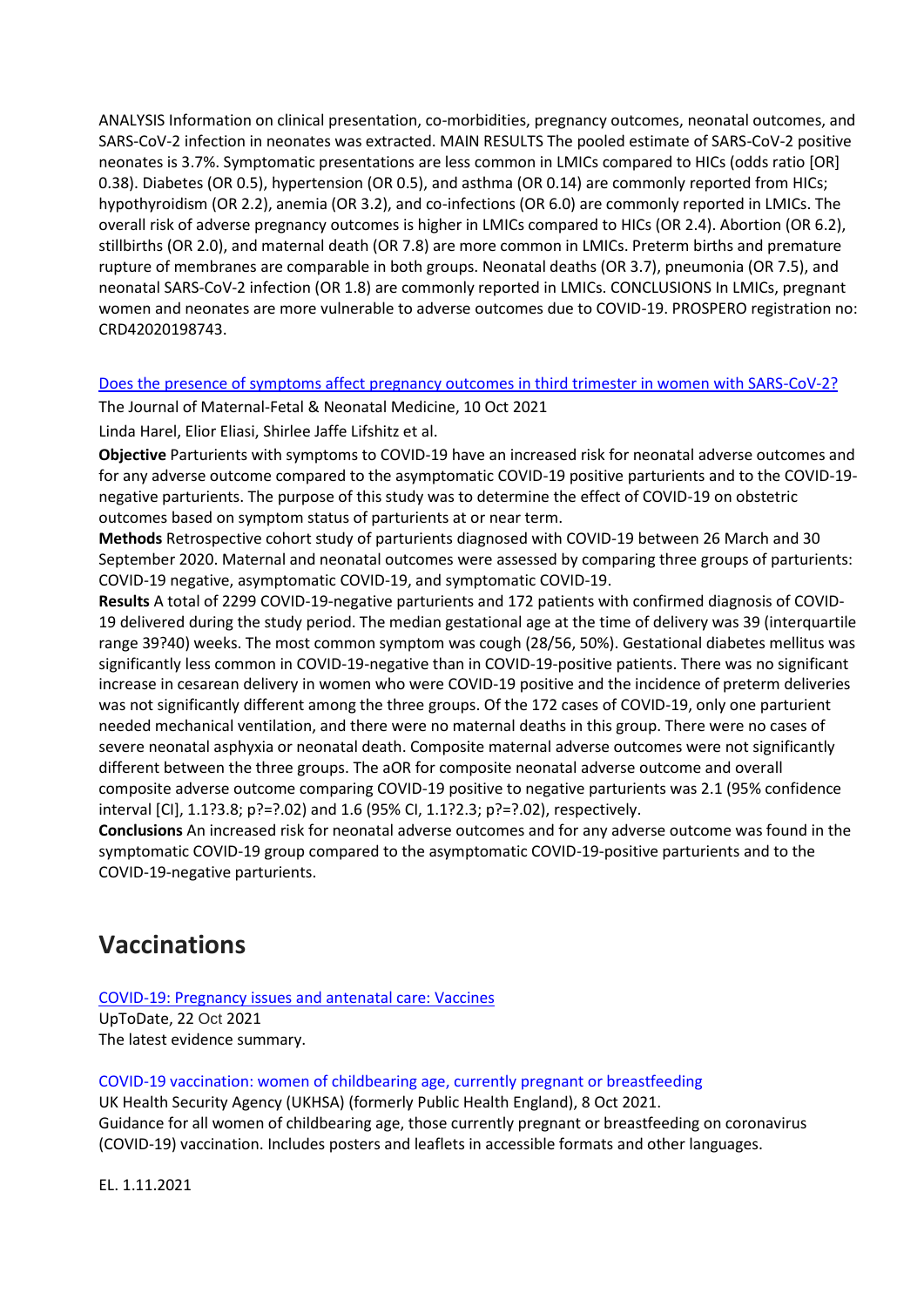### [Pre COVID-19 vaccination booking checklist for parents of children aged 12 to 15 years](https://www.gov.uk/government/publications/covid-19-vaccination-checklist-for-parents-of-children-aged-12-to-15-years/pre-covid-19-vaccination-booking-checklist-for-parents-of-children-aged-12-to-15-years)

UK Health Security Agency (UKHSA) (formerly Public Health England), 12 Oct 2021 Guidance for parents in preparation for taking children for a coronavirus (COVID-19) vaccine.

[COVID-19 vaccination of children and](https://www.gov.uk/government/publications/jcvi-statement-august-2021-covid-19-vaccination-of-children-and-young-people-aged-12-to-17-years/jcvi-statement-on-covid-19-vaccination-of-children-and-young-people-aged-12-to-17-years-4-august-2021) young people aged 12 to 17 years. JCVI, 4 Aug 2021

[COVID-19 vaccination: resources for children and young people](https://www.gov.uk/government/publications/covid-19-vaccination-resources-for-children-and-young-people) UK Health Security Agency (UKHSA) (formerly Public Health England), 13 Oct 2021. In various versions, including child-friendly and accessible.

# **Covid-19 in neonates**

[Breastfeeding with COVID-19 infection](https://www.sps.nhs.uk/articles/breastfeeding-with-covid-19-infection/)

Specialist Pharmacy Service, 12 Oct 2021 It is recommended that breastfeeding should continue if the mother has COVID-19 infection.

[Using Tocilizumab or Sarilumab for hospitalised patients with COVID-19 who are breastfeeding](https://www.sps.nhs.uk/articles/using-tocilizumab-or-sarilumab-for-hospitalised-patients-with-covid-19-who-are-breastfeeding/) Specialist Pharmacy Service, 12 Oct 2021

Tocilizumab and sarilumab can be used off-label to treat hospitalised patients with COVID-19. Breastfeeding of full-term and healthy infants can continue if treatment with tocilizumab and sarilumab are required. If the infant was born prematurely, is unwell, or the mother is taking multiple medicines, the UK Drugs in Lactation Advisory Service should be contacted.

### [Newborn Evaluation and Care](https://www.uptodate.com/contents/covid-19-labor-birth-and-postpartum-issues-and-care#H2885435742)

UpToDate, 18 Oct 2021. The latest evidence summary. I[n COVID-19: Labor, delivery, and postpartum issues and care](https://www.uptodate.com/contents/covid-19-labor-delivery-and-postpartum-issues-and-care)

### [COVID-19 pandemic: Frequently asked questions within neonatal services](https://www.rcpch.ac.uk/resources/bapm-covid-19-pandemic-frequently-asked-questions-within-neonatal-services)

BAPM, hosted on RCPCH website. Updated 20 Sep 2021. Includes flowcharts for management of babies at delivery and neonatal admissions.

# **Covid-19 in pregnancy/birth**

### [Severe Acute Respiratory Syndrome Coronavirus 2 and Pregnancy Outcomes According to Gestational Age at](https://europepmc.org/backend/ptpmcrender.fcgi?accid=PMC8462348&blobtype=pdf)  [Time of Infection.](https://europepmc.org/backend/ptpmcrender.fcgi?accid=PMC8462348&blobtype=pdf)

Emerging infectious diseases; Oct 2021; vol. 27 (no. 10); p. 2535-2543

Badr, Dominique A. et al.

**Abstract:** We conducted an international multicenter retrospective cohort study, PregOuTCOV, to examine the effect of gestational age at time of infection with severe acute respiratory syndrome coronavirus 2 (SARS-CoV-2) on obstetric and neonatal outcomes. We included all singleton pregnancies with a live fetus at 10 weeks' gestation in which pregnancy outcomes were known. The exposed group consisted of patients infected with SARS-CoV-2, whereas the unexposed group consisted of all remaining patients during the same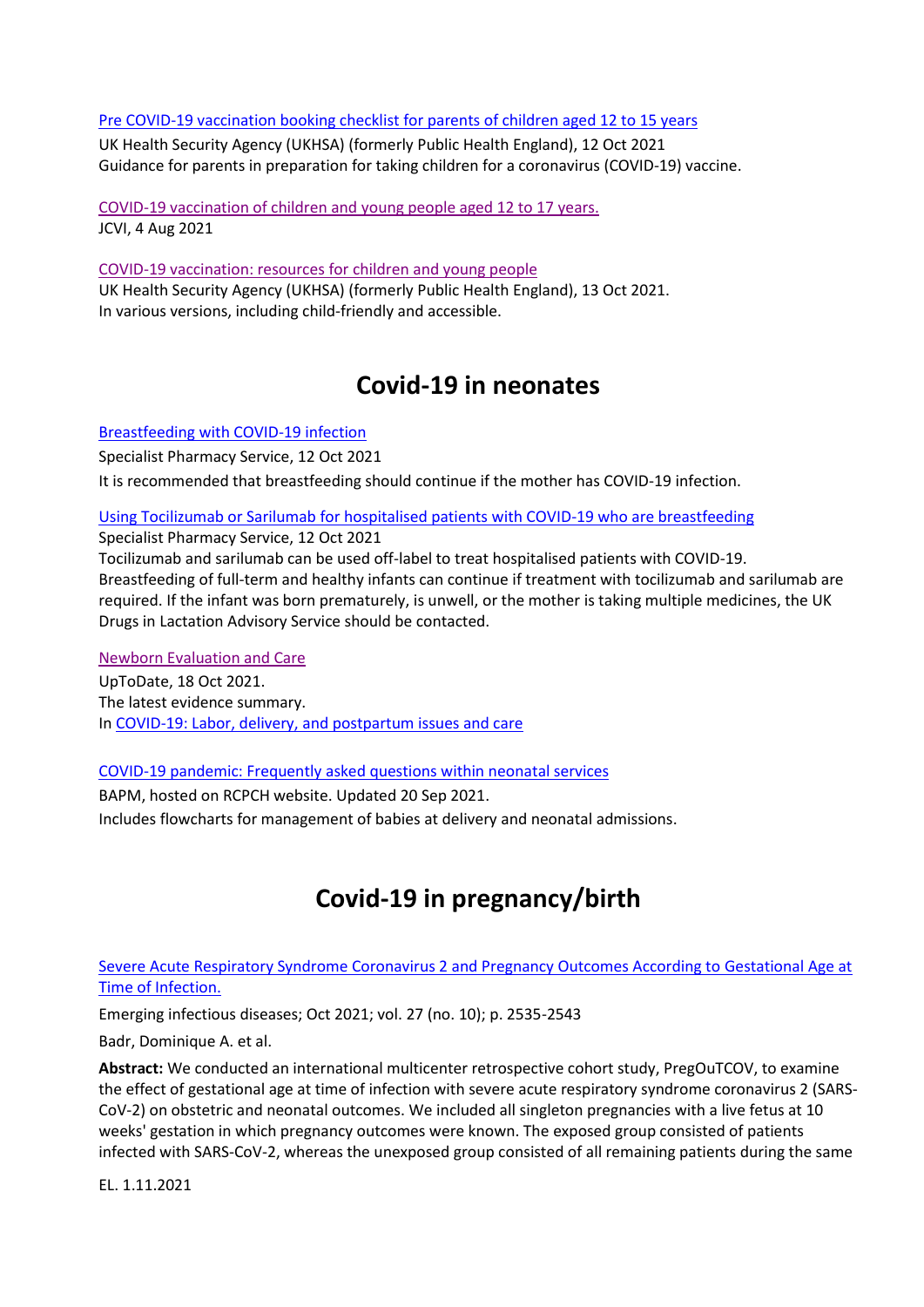period. Primary outcomes were defined as composite adverse obstetric outcomes and composite adverse neonatal outcomes. Of 10,925 pregnant women, 393 (3.60%) were infected with SARS-CoV-2 (exposed group). After matching for possible confounders, we identified statistically significant increases in the exposed group of composite adverse obstetric outcomes at >20 weeks' gestation and of composite adverse neonatal outcomes at >26 weeks' gestation (p<0.001). Vaccination programs should target women early in pregnancy or before conception, if possible.

### [Maternal exposure to hydroxychloroquine and birth defects.](https://onlinelibrary.wiley.com/doi/pdfdirect/10.1002/bdr2.1943)

Birth defects research; Oct 2021; vol. 113 (no. 17); p. 1245-1256

### Howley, Meredith M. et al.

**Abstract:** BACKGROUND Hydroxychloroquine is a treatment for rheumatic disease and considered safe during pregnancy. Interest in hydroxychloroquine has increased as it is being examined as a potential treatment and prophylaxis for coronavirus disease 2019. Data on the risks of specific birth defects associated with hydroxychloroquine use are sparse.METHODSUsing data from two case-control studies (National Birth Defects Prevention Study and Slone Epidemiology Center Birth Defects Study), we described women who reported hydroxychloroquine use in pregnancy and the presence of specific major birth defects in their offspring. Cases had at least one major birth defect and controls were live-born healthy infants. Women selfreported medication use information in the few months before pregnancy through delivery.RESULTSIn total, 0.06% (19/31,468) of case and 0.04% (5/11,614) of control mothers in National Birth Defects Prevention Study, and 0.04% (11/29,838) of case and 0.05% (7/12,868) of control mothers in Birth Defects Study reported hydroxychloroquine use. Hydroxychloroquine users had complicated medical histories and frequent medication use for a variety of conditions. The observed birth defects among women taking hydroxychloroquine were varied and included nine oral cleft cases; the elevated observed:expected ratios for specific oral cleft phenotypes and for oral clefts overall had 95% confidence intervals that included 1.0.CONCLUSIONWhile teratogens typically produce a specific pattern of birth defects, the observed birth defects among the hydroxychloroquine-exposed women did not present a clear pattern, suggesting no meaningful evidence for the risk of specific birth defects. The number of exposed cases is small; results should be interpreted cautiously.

### [Using Tocilizumab or Sarilumab for hospitalised patients with COVID-19 who are pregnant](https://www.sps.nhs.uk/articles/using-tocilizumab-or-sarilumab-for-hospitalised-patients-with-covid-19-who-are-pregnant/)

Specialist Pharmacy Service, 12 Oct 2021

This page signposts to current guidance on this off-label use of the two medicines from the UK Royal College of Obstetricians and Gynaecologists and UKTIS. Healthcare professionals are encouraged to contact UKTIS should they be considered for use.

### [COVID-19: Pregnancy issues and antenatal care](https://www.uptodate.com/contents/coronavirus-disease-2019-covid-19-pregnancy-issues)

UpToDate, last updated 22 Oct 2021. The latest evidence summary.

[Management of labor and birth](https://www.uptodate.com/contents/covid-19-labor-birth-and-postpartum-issues-and-care#H3661863553) UpToDate, 18 Oct 2021. The latest evidence summary. I[n COVID-19: Labor, delivery, and postpartum issues and care](https://www.uptodate.com/contents/covid-19-labor-delivery-and-postpartum-issues-and-care)

[Coronavirus disease 2019 \(COVID-19\): pregnancy-related complications](https://bestpractice.bmj.com/topics/en-gb/3000201/complications) [scroll down] BMJ Best Practice, updated 14 Oct 2021.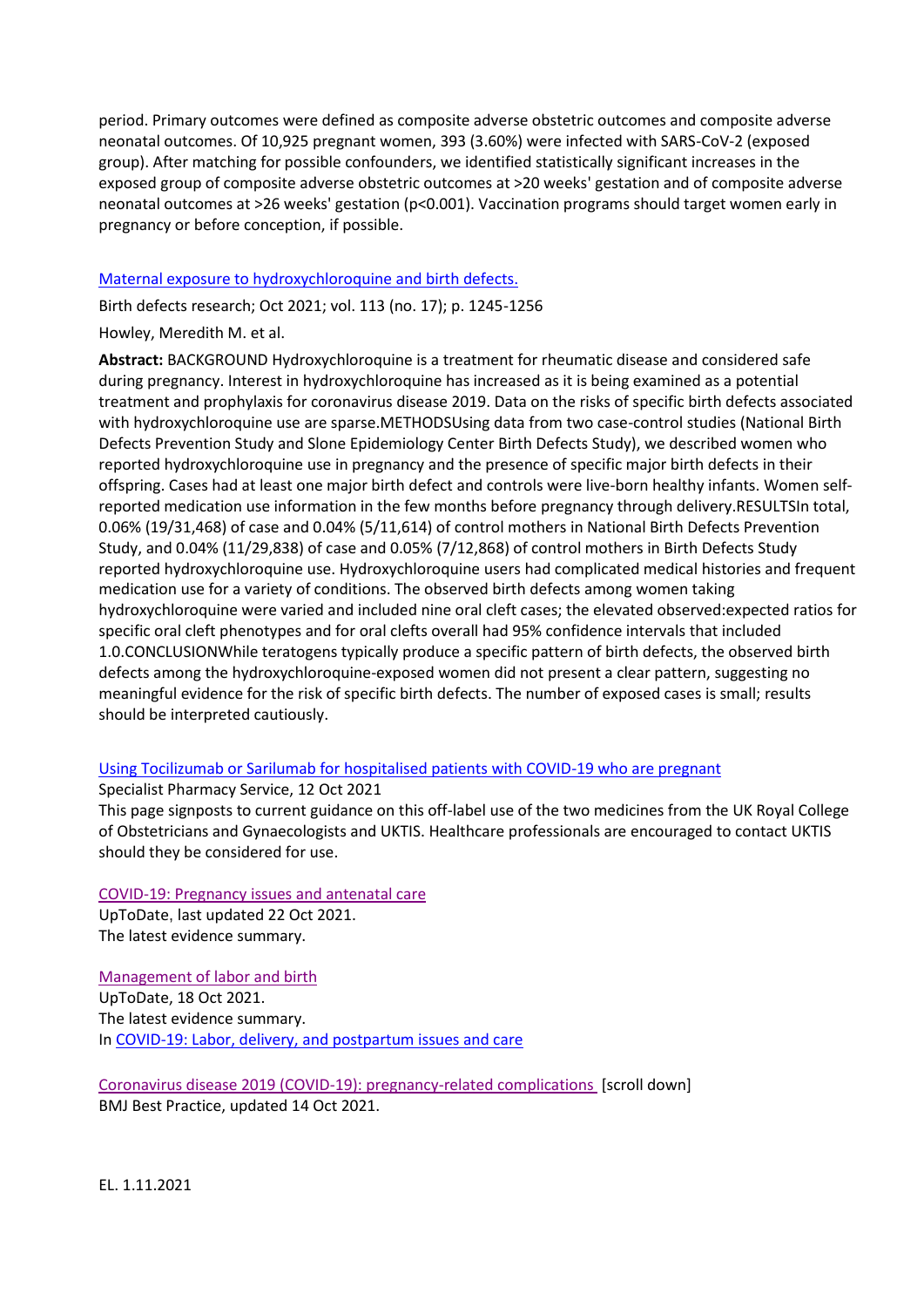### **Vertical Transmission**

### [Vertical transmission of SARS-CoV-2: A prospective cross-sectional study from a tertiary center.](https://onlinelibrary.wiley.com/doi/pdfdirect/10.1002/jmv.27128)

Journal of medical virology; Oct 2021; vol. 93 (no. 10); p. 5864-5872 Sinaci, Selcan et al.

**Abstract:** The aim was to investigate the association of the delivery mode and vertical transmission of severe acute respiratory syndrome coronavirus-2 (SARS-CoV-2) through the samples of vaginal secretions, placenta, cord blood, or amniotic fluid as well as the neonatal outcomes. This cross-sectional study presents an analysis of prospectively gathered data collected at a single tertiary hospital. Sixty-three pregnant women with confirmed coronavirus disease 2019 (COVID-19) participated in the study. Vertical transmission of SARS-CoV-2 was analyzed with reverse transcriptase-polymerase chain reaction (RT-PCR) tests and blood tests for immunoglobulin G (IgG)-immunoglobulin M (IgM) antibodies. All patients were in the mild or moderate category for COVID-19. Only one placental sample and two of the vaginal secretion samples were positive for SARS-CoV-2. Except for one, all positive samples were obtained from patients who gave birth by cesarean. All cord blood and amniotic fluid samples were negative for SARS-CoV-2. Two newborns were screened positive for COVID-19 IgG-IgM within 24 h after delivery, but the RT-PCR tests were negative. A positive RT-PCR result was detected in a neof a mother whose placenta, cord blood, amniotic fluid, and vaginal secretions samples were negative. He died due to pulmonary hemorrhage on the 11th day of life. In conclusion, we demonstrated that SARS-CoV-2 can be detectable in the placenta or vaginal secretions of pregnant women. Detection of the virus in the placenta or vaginal secretions may not be associated with neonatal infection. Vaginal delivery may not increase the incidence of neonatal infection, and cesarean may not prevent vertical transmission. The decision regarding the mode of delivery should be based on obstetric indications and COVID-19 severity.

### [Vertical Transmission of COVID-19.](https://link.springer.com/content/pdf/10.1007/s12098-021-03833-2.pdf)

Indian journal of Pediatrics; Oct 2021; vol. 88 (no. 10); p. 1058

Tripathi, Shalini et al.

### **Publication Type(s):** Letter

A review of hospital records of neonates delivered to 176 COVID-positive mothers admitted to the King George's Medical University (KGMU), Lucknow, mid-May to mid-December 2020. All these neo nates were tested by RT-PCR of nasopharyngeal swab within 48 h of birth.

### **Mother-to-child transmission of severe acute respiratory syndrome coronavirus 2: review of classification systems and systematic reviews.**

Current opinion in obstetrics & gynecology; Oct 2021; vol. 33 (no. 5); p. 391-399

Ansari, Kehkashan et al.

**Abstract:** PURPOSE OF REVIEWTo review the various classification systems for mother-to-child transmission (MTCT) of SARS-CoV-2 and collate existing evidence on systematic reviews of MTCT of SARS-CoV-2.RECENT FINDINGS To-date, there are three classification systems for MTCT of SARS-CoV-2, including the WHO classification developed by expert consensus, based on in-utero, intrapartum and postnatal exposure of the babies to the virus. The systems variously classify babies tested for suspected SARS-CoV-2 infection as confirmed, probable, possible, indeterminate and unlikely for MTCT. To-date, 68 systematic reviews have been published between December 2019 and March 2021 on SARS-CoV-2 MTCT. Most of the reviews included cases series and case reports in their pooling of data, and often used SARS-CoV-2 infection and test positivity interchangeably. SUMMARY Several classification systems are available to assist in determining the timing of SARS-CoV-2 infection in new-borns. Existing reviews of MTCT are of poor quality and report variable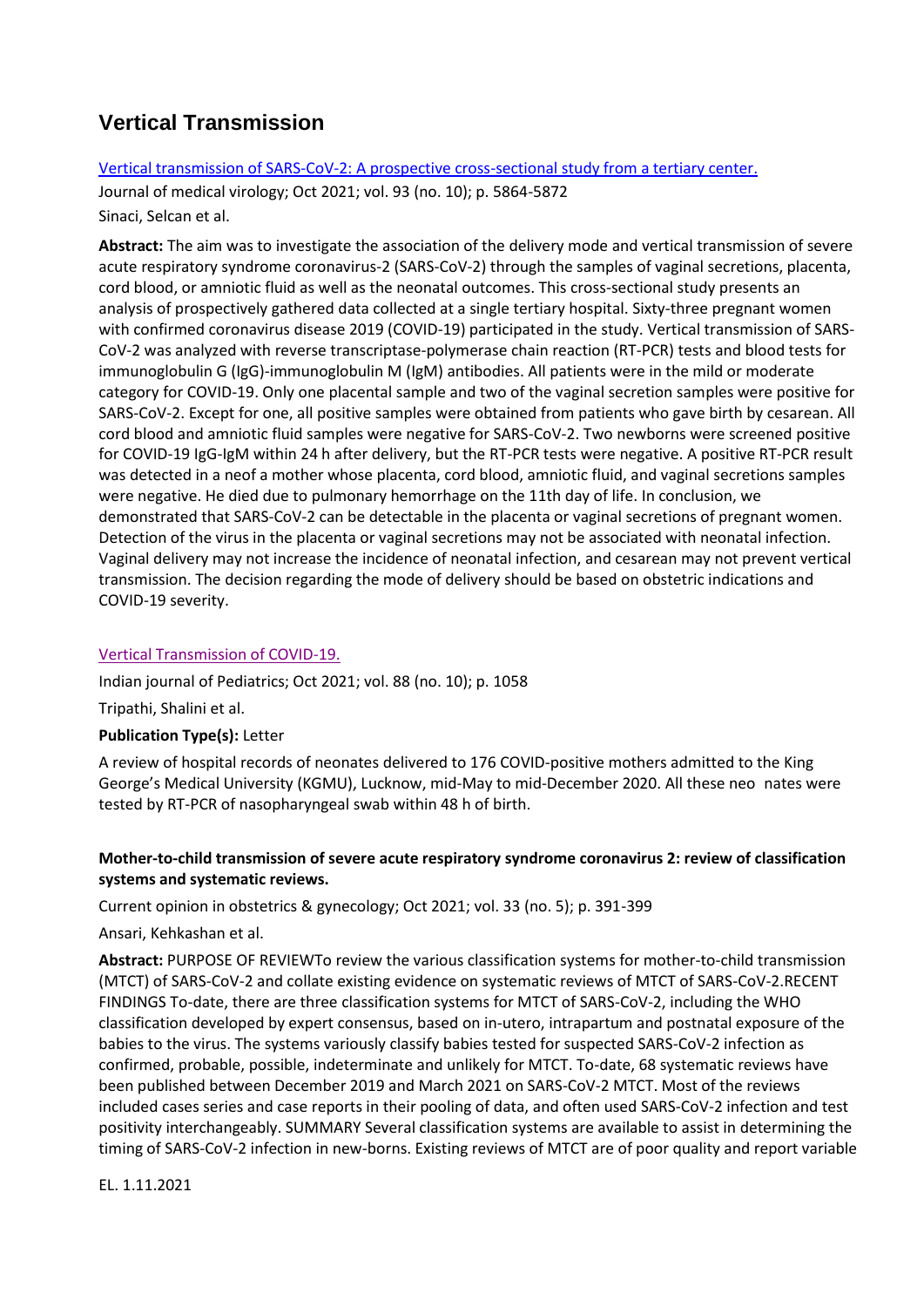rates of SARS-CoV-2 positivity. A high-quality systematic review is needed on the extent of confirmed vertical transmission of SARS-CoV-2, risk factors for MTCT of SARS-CoV-2, the prevalence and persistence of viral particles or immunological response in reported biological samples. Primary studies should categorize MTCT using classifications, such as WHO classification system that considers the strength of the timing of classification and persistence of positivity, taking into account the sterility of the collected samples.

### [Frequency of congenital infection](https://www.uptodate.com/contents/covid-19-pregnancy-issues-and-antenatal-care#H3602818199)

UpToDate, updated 22 Oct 2021.

The latest evidence summary withi[n COVID-19: Pregnancy issues and antenatal care](https://www.uptodate.com/contents/coronavirus-disease-2019-covid-19-pregnancy-issues) Or Search for "vertical" or "transmission" in the text using the Find tool top right.

### **Covid-19 in paediatrics**

### [\(UK\) Study casts new light on long COVID in young people](https://www.medscape.com/viewarticle/957948?uac=279116EY&faf=1&sso=true&impID=3688843&src=mkm_ret_211007_mscpmrk_ukmonthly_int)

Medscape, Sept 2021

Fewer children and young people may have long COVID than previously feared, according to preliminary findings.

The world's largest study into the condition found that almost 1 in 7 young people infected with Sars-Cov-2 could have symptoms linked to the virus 15 weeks after infection, scientists said.

 $\triangleright$  Pre-print study: Long COVID - the physical and mental health of children and non-hospitalised young [people 3 months after SARS-CoV-2 infection; a national matched cohort study \(The CLoCk\) Study](https://assets.researchsquare.com/files/rs-798316/v1/82480913-3b6d-47fc-9d50-096244918954.pdf?c=1632402660) 

### **Imaging pediatric acute appendicitis during the coronavirus disease 2019 (COVID-19) pandemic: collateral damage is variable.**

Pediatric radiology; Oct 2021; vol. 51 (no. 11); p. 1991-1999 Horst, Kelly K et al.

OBJECTIVE We studied indirect effects of COVID-19 on the imaging workup and outcomes for pediatric patients at our center who had acute appendicitis during the pandemic.

CONCLUSION There was a large drop in the number of pediatric patients imaged for acute appendicitis during the acute phase of the COVID-19 pandemic despite similar numbers of patients treated. The utilization trends of US vs. CT remained stable between time periods. The differences in imaging findings and perforation rates were less pronounced compared to other published studies.

### [COVID-19: clinical manifestations and diagnosis in children](https://www.uptodate.com/contents/coronavirus-disease-2019-covid-19-clinical-manifestations-and-diagnosis-in-children)

UpToDate, last updated 25 Oct 2021.

The latest evidence summary.

[Coronavirus disease 2019 \(COVID-19\)/complications: paediatric inflammatory multisystem syndrome](https://bestpractice.bmj.com/topics/en-gb/3000201/complications) [scroll down]

BMJ Best Practice, updated 14 Oct 2021.

A rare, but severe condition, reported in children and adolescents approximately 2 to 4 weeks after the onset of COVID-19, likely due to a post-infectious inflammatory process.